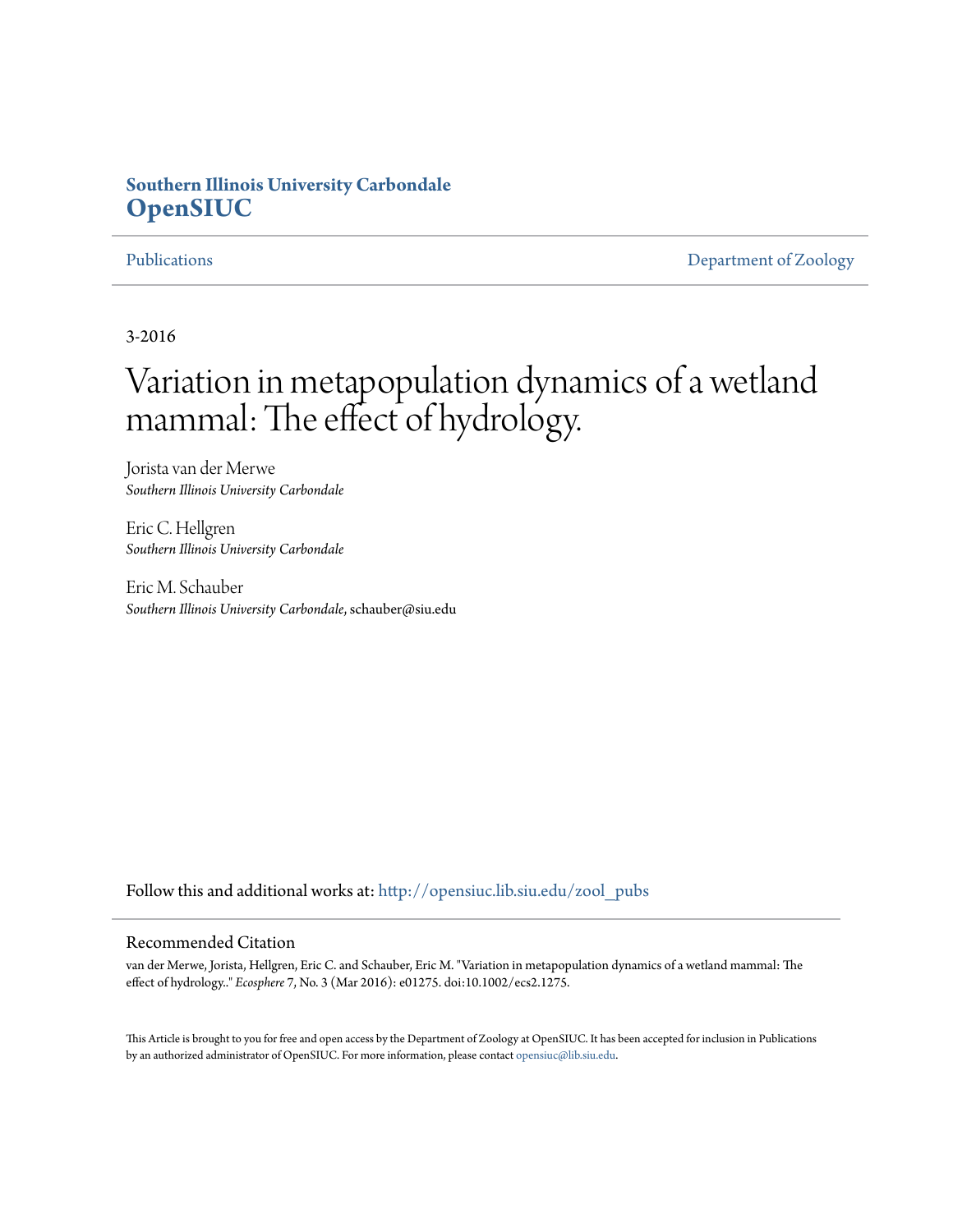# Variation in metapopulation dynamics of a wetland mammal: The effect of hydrology

Jorista van der Merwe, <sup>1,</sup>† Eric C. Hellgren,<sup>2</sup> and Eric M. Schauber

<sup>1</sup>*Cooperative Wildlife Research Laboratory, Southern Illinois University, Carbondale, Illinois 62901 USA*

**Citation:** van der Merwe, J., E. C. Hellgren, and E. M. Schauber. 2016. Variation in metapopulation dynamics of a wetland mammal: The effect of hydrology. Ecosphere 7(3):e01275. 10.1002/ecs2.1275

**Abstract.** Key factors affecting metapopulation dynamics of animals include patch size, isolation, and patch quality. For wetland-associated species, hydrology can affect patch availability, connectivity, and potentially habitat quality; and therefore drive metapopulation dynamics. Wetlands occurring on natural river floodplains typically have more dynamic hydrology than anthropogenic wetlands. Our overall objective was to assess the multiyear spatial and temporal variation in occupancy and turnover rates of a semi-aquatic small mammal at two hydrologically distinct wetland complexes. We live-trapped marsh rice rats (*Oryzomys palustris*) for 3 yr and >50 000 trap nights at nine wetland patches on the Mississippi River floodplain and 14 patches at a reclaimed surface mine in southern Illinois. We used dynamic occupancy modeling to estimate initial occupancy, detection, colonization, and extinction rates at each complex. Catch per unit effort (rice rats captured/1000 trap nights) was markedly higher at the floodplain site (28.1) than the mining site (8.1). We found no evidence that temperature, rainfall, or trapping effort affected detection probability. Probability of initial occupancy was similar between sites and positively related to patch size. Patch colonization probability at both sites was related negatively to total rainfall 3 weeks prior to trapping, and varied across years differently at each site. We found interacting effects of site and rainfall on extinction probability: extinction increased with total rainfall 3 months prior to trapping but markedly more at the floodplain site than at the mining site. These site-specific patterns of colonization and extinction are consistent with the rice rat metapopulation in the floodplain exhibiting a habitat-tracking dynamic (occupancy dynamics driven by fluctuating quality), whereas the mineland complex behaved more as a classic metapopulation (stochastic colonization & extinction). Our study supports previous work demonstrating metapopulation dynamics in wetland systems being driven by changes in patch quality (via hydrology) rather than solely area and isolation.

**Key words:** colonization; extinction; hydrology; metapopulation; occupancy; *Oryzomys palustris*; patch; rice rats.

**Received** 18 September 2015; accepted 6 October 2015. Corresponding Editor: D. P. C. Peters.

**Copyright:** © 2016 Merwe et al. This is an open access article under the terms of the [Creative Commons Attribution](http://creativecommons.org/licenses/by/3.0/)  License, which permits use, distribution and reproduction in any medium, provided the original work is properly cited.

1 Present address: Department of Biological Sciences, Arkansas Tech University, Russellville, Arkansas 72801 USA.

†**E-mail:** [jvandermerwe@atu.edu](mailto:jvandermerwe@atu.edu) 2 Present address: Department of Wildlife Ecology and Conservation, University of Florida, Gainesville, Florida 32611 USA.

#### **INTRODUCTION**

A metapopulation is the term used to describe "a population of populations which go extinct locally and recolonize" (Levins 1970). Metapopulation ecology is concerned with the movement

of animals between areas of discrete patches of suitable habitat that are large enough to support breeding populations and are surrounded by areas of unsuitable habitat or matrix (Hanski 1999). Classical metapopulations are represented by patches of equal size and strictly stochastic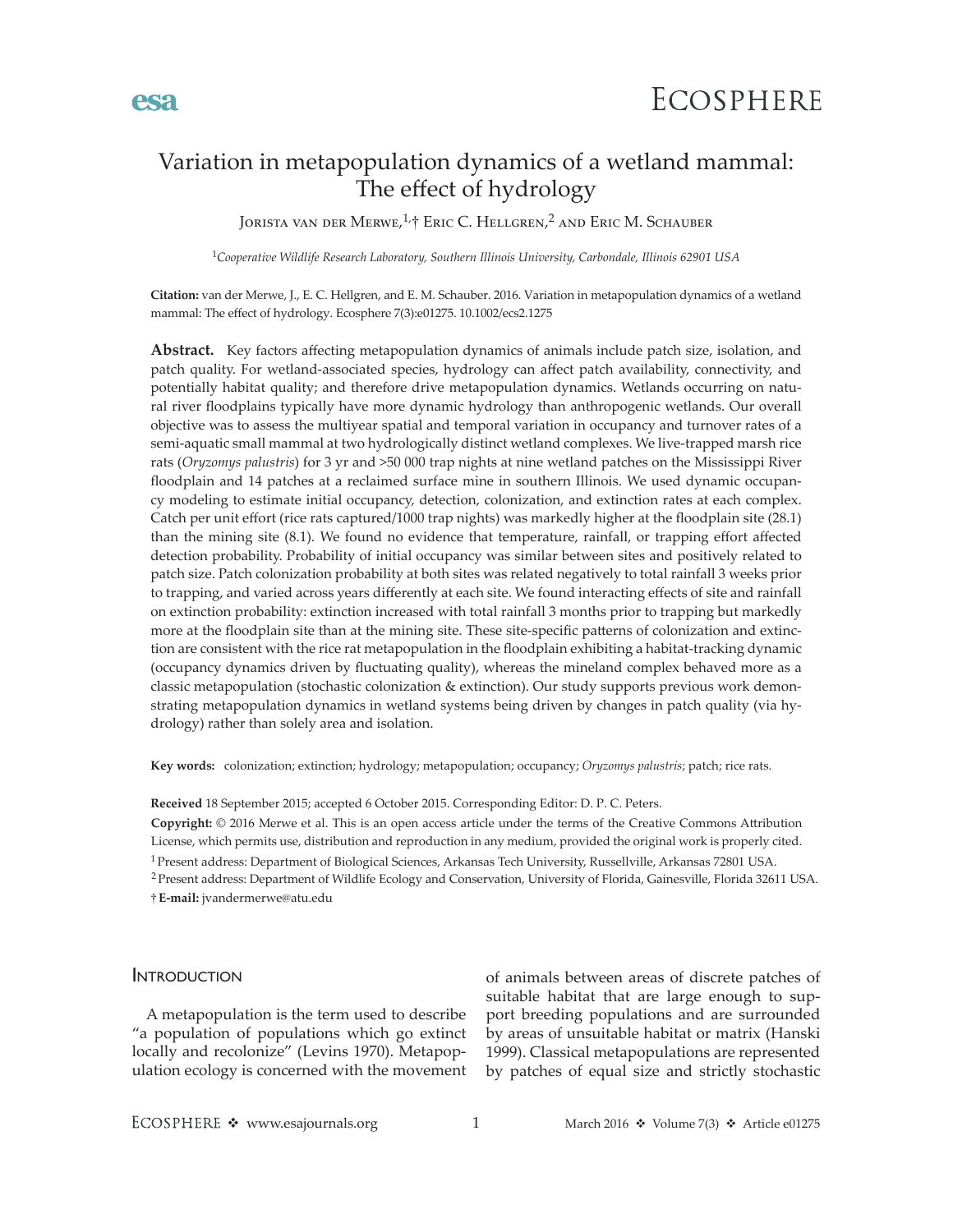extinction and colonization (Levins 1970). This framework has been expanded to include the influence of patch size, quality, and degree of isolation on colonization and extinction rates, but the actual colonization and extinction events are considered stochastic (Hanski 1998, Moilanen 1999). If suitability varies asynchronously among patches over time, however, then extinction and colonization events may actually represent habitat tracking: largely deterministic responses to a "shifting spatial mosaic of suitable environmental conditions" (Thomas 1994). Studies of key factors influencing metapopulation dynamics have focused on patch size and isolation. However, variation in patch quality also can influence these dynamics (Franken and Hik 2004, Schooley and Branch 2009, 2011). Ranius (2007) showed that incorporating temporally varying habitat quality could increase extinction risk in metapopulation models, leading to habitat tracking patterns instead of classic metapopulations. Habitat tracking patterns are seen when populations have a relatively low risk of stochastic extinction (i.e., as a result of demographic or environmental stochasticity) over the time scale over which habitat patches deteriorate or completely disappear. Hence, turnover rates and patterns should be markedly different between metapopulations that behave "classically" (Hanski 1998) and those characterized by "habitat tracking" (Thomas 1994).

Palustrine wetlands located on floodplains of major rivers are highly dynamic systems that can support unique faunal and floral assemblages of high species diversity and richness (Benke 2001). Flood regimes of rivers are important to many wetland organisms, which are adapted to extremes of inundation and drying (Junk and Wantzen 2006). These wetlands change seasonally and annually (Gosselink and Maltby 1990), with ephemeral wetlands forming in flood years and some wetlands drying up in drought years. They also vary in expanse and nutrient retention throughout the year (Fink and Mitsch 2007). Because of these spatio-temporal changes, patches can fluctuate between unsuitable and suitable habitat over the short and long-term for wetland-associated species, affecting patch availability and quality and, therefore, occupancy (Marsh and Trenham 2001, Fortuna et al. 2006, Roe and Georges 2008,

Cosentino et al. 2010). For example, deeper and more permanent water reduced occurrence and densities of many frog species (Van Buskirk 2005), whereas the probability of occurrence of mole salamanders (*Ambystoma talpoideum*) decreased with a decrease in rainfall), in part because breeding sites dried prematurely (Walls et al. 2013.

Many wetland-associated vertebrates persist in metapopulations because wetlands are often fragmented naturally or because of urban development, agricultural conversion, and mining activities (Gosselink and Maltby 1990, Batzer and Sharitz 2006). Examples include pond-breeding amphibians (Gibbs 1993, Alford and Richards 1999, but see Smith and Green 2005, Purrenhage et al. 2009) and small mammals living in patchy wetland environments (Lima et al. 1996), including round-tailed muskrats (*Neofiber alleni;* Schooley and Branch 2009), water voles (*Arvicola* spp.; Fedriani et al. 2002), and marsh rice rats (*Oryzomys palustris;* Forys and Dueser 1993, Kruchek 2004). The composition of the matrix is crucial in determining how successfully these species move between isolated wetlands (Baum et al. 2004, Haynes and Cronin 2004, Cooney et al. 2015*a*). During extreme flood events in river floodplains, local populations will be cut off from each other by large expanses of water. Local extinctions can occur, or displacement by floodwaters might force members of multiple populations together on dry ground. Conversely, palustrine wetlands associated with mining (Nawrot and Klimstra 1989) and other anthropogenic activities are likely to be more stable in number and expanse, but could have lower nutrient levels than wetlands associated with floodplains (Stolt et al. 2000). These stable wetland sites should still allow for movements among local populations (Forys and Dueser 1993), with the matrix less likely to become completely inundated during flood events than is the case with floodplain systems.

Marsh rice rats occurring in wetland complexes serve as a useful model species thought to persist in metapopulations (Kruchek 2004). They occupy fresh- and saltwater wetlands (Hamilton 1946, Wolfe 1982, Hofmann et al. 1990), as well as adjacent upland areas in the southeastern United States (Kruchek 2004). Their abilities to cross more than 300 m of water (Smith and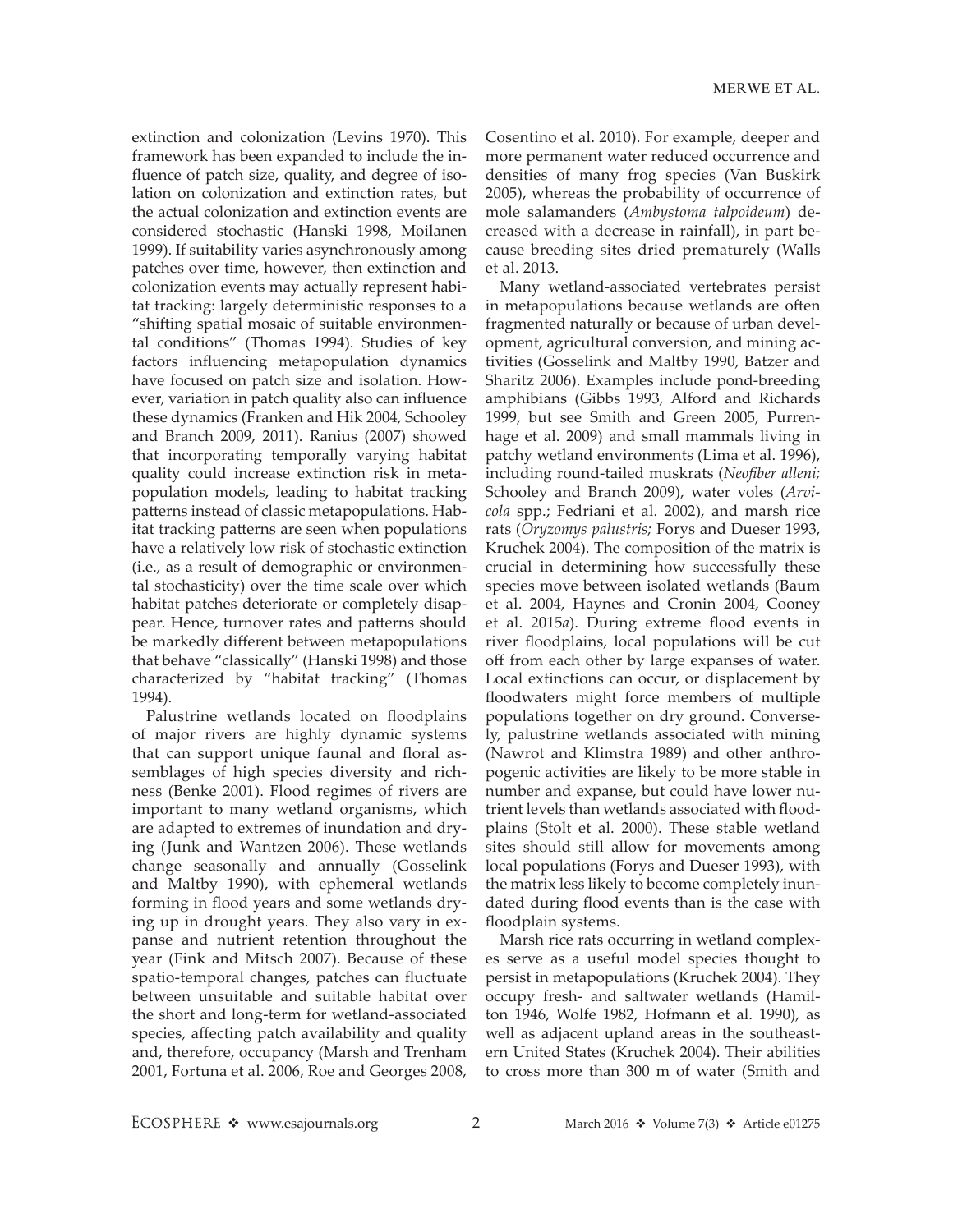Vrieze 1979, Forys and Dueser 1993) and to move ~400 m daily (Cooney et al. 2015*b*) increase their dispersal potential, which in turn increases gene flow among distinct populations (Loxterman et al. 1998). Rice rats alter their movement in response to water fluctuations, including dispersal in search of water during dry seasons (Smith and Vrieze 1979) and the use of upland areas during floods (Kruchek 2004). However, little is known about their response to prolonged inundation (Abuzeineh et al. 2007) or drought conditions, or their consequent ability to colonize unoccupied habitat patches.

Our overall goal was to investigate the role of hydrology in metapopulation dynamics in a key wetland mammal. We studied metapopulation dynamics of rice rats at two hydrologically distinct wetland complexes (mineland and floodplain) over 3 yr to meet two objectives: (1) determine important landscape covariates influencing rice rat occupancy of patches within each wetland system, and (2) quantitate spatial and temporal variation in extinction and colonization rates of rice rats among local populations at these wetland complexes. We expected the metapopulation structure and dynamics of rice rats to be shaped by the hydrology of the system in which they occurred, specifically predicting lower turnover of patch occupancy (i.e., lower and less variable colonization and extinction rates) in mineland areas where hydrology is more stable. We expected that matrix composition surrounding wetland patches, inter-patch distance, and dominant vegetation type might influence persistence of rice rats at a patch. In addition, we predicted that colonization and extinction rates of rice rats in floodplain areas would vary dramatically among seasons and over years in response to flood pulses of the river, whereas these rates at mining-associated wetlands should remain more stable. For example, colonization rates of rice rats might be higher in riverine floodplain wetlands during periods between flood events, when there is enough dry land to facilitate movement among multiple wetland patches.

#### **METHODS**

#### *Study area*

We trapped marsh rice rats at two wetland complexes (hereafter referred to as "sites") in southern Illinois: a reclaimed surface mine located in Jackson County and a wetland complex located in the floodplain of the Mississippi River in Alexander County (Fig. 1). The reclaimed mining site was at Illinois Department of Natural Resources CONSOL Energy – Burning Star 5 Wildlife area (37°52′32.95″ N; 89°12′30.47″ W). Mining occurred here mostly after 1978, when reclamation of at least part of the mined areas became required by federal law. The mining site covered approximately 3400 ha, which included approximately 1600 ha of cropland, 800 ha of forest, 400 ha of grassland, and 560 ha of lakes and wetlands. Common trees included oaks (*Quercus* spp.), maples (*Acer* spp.), and hickories (*Carya* spp.); and grassland included cattails (*Typha* spp.), common reed (*Phragmites* spp.), tall fescue (*Festuca* spp.), switchgrass (*Panicum virgatum*), and big bluestem (*Andropogon gerardii*). Corn (*Zea mays)*, soybeans (*Glycine* max), sorghum (*Sorghum* spp.), and wheat (*Triticum* spp.) made up the most common crop species. Six percent of the total area (204 ha) was composed of deep and shallow water impoundments or wetlands (Delahunt 2011). Most impoundments and wetlands were surrounded by dense stands of common reed and cattails. Although the mining site is located in the Big Muddy River watershed, few of the wetlands are natural and most water bodies are permanent. Average annual precipitation for this region is 1160 mm, with a third of precipitation concentrated in spring. Average minimum winter temperature is −3.5°C and average maximum summer temperature is 31°C [\(www.stateclimate.org](http://www.stateclimate.org), 2014). At the mining site, we chose to sample 14 of 21 available wetlands. We selected wetlands to encompass a range of least ephemeral to most ephemeral water bodies.

The floodplain site was at the Middle Mississippi River Wetland Field Station. This 560-ha site was managed by Southern Illinois University Carbondale (SIUC) and located on the eastern side of the Mississippi River, 4 km ESE of Cape Girardeau, Missouri (37°17′2.08″ N; 89°28′6.37″ W), 66 km SW of the mining site. It consisted of various managed natural wetlands in the Mississippi River floodplain within Cape Bend State Fish and Wildlife Area. Because this wetland complex was located on the Mississippi River floodplain,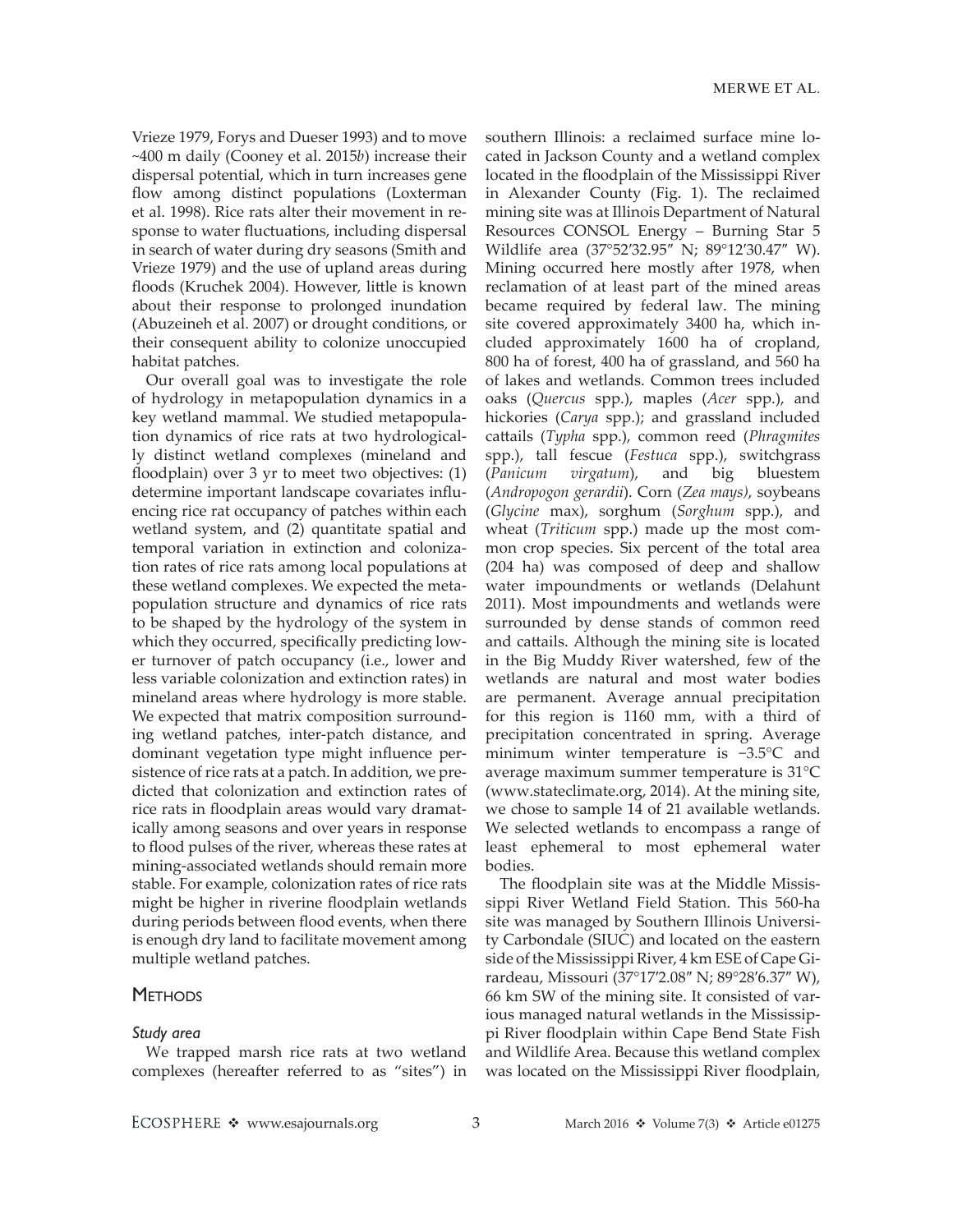

Fig. 1. Location of two sampling sites (floodplain site and mining site) in southern Illinois, 2011–2013.

occasional inundation occurred and the hydrology of the associated wetlands was driven by the flood pulses of the river. Grass species composition was similar to the mining site, but one major difference between the two sites was that *Phragmites* and *Typha* spp. were not present at any of the floodplain wetland patches. Mean annual precipitation is 1100 mm, mean minimum winter temperature is −3°C, and mean maximum summer temperature is 31°C ([www.stateclimate.org,](http://www.stateclimate.org) 2014). We sampled all nine wetland patches (as defined by the National Wetlands Inventory; US Fish and Wildlife Service 2011) that were present in our floodplain study area.

#### *Data collection and analysis Trapping and handling*

We deployed transects of 30–100 Sherman live traps  $(8 \text{ cm} \times 9 \text{ cm} \times 23 \text{ cm}, \text{ H.B. Sherman})$ Traps Inc., Tallahassee, Florida, USA) adjacent to water at nine wetland patches at the floodplain site and 14 wetland patches at the mining site. Nearest neighbor distances varied between 0.04 and 0.98 km at both sites, with an average inter-patch distance of 0.25 km at the mining site and 0.29 km at the floodplain site. The number of traps in each transect depended on wetland patch size. Traps were baited with bird seed and cotton balls were placed in each trap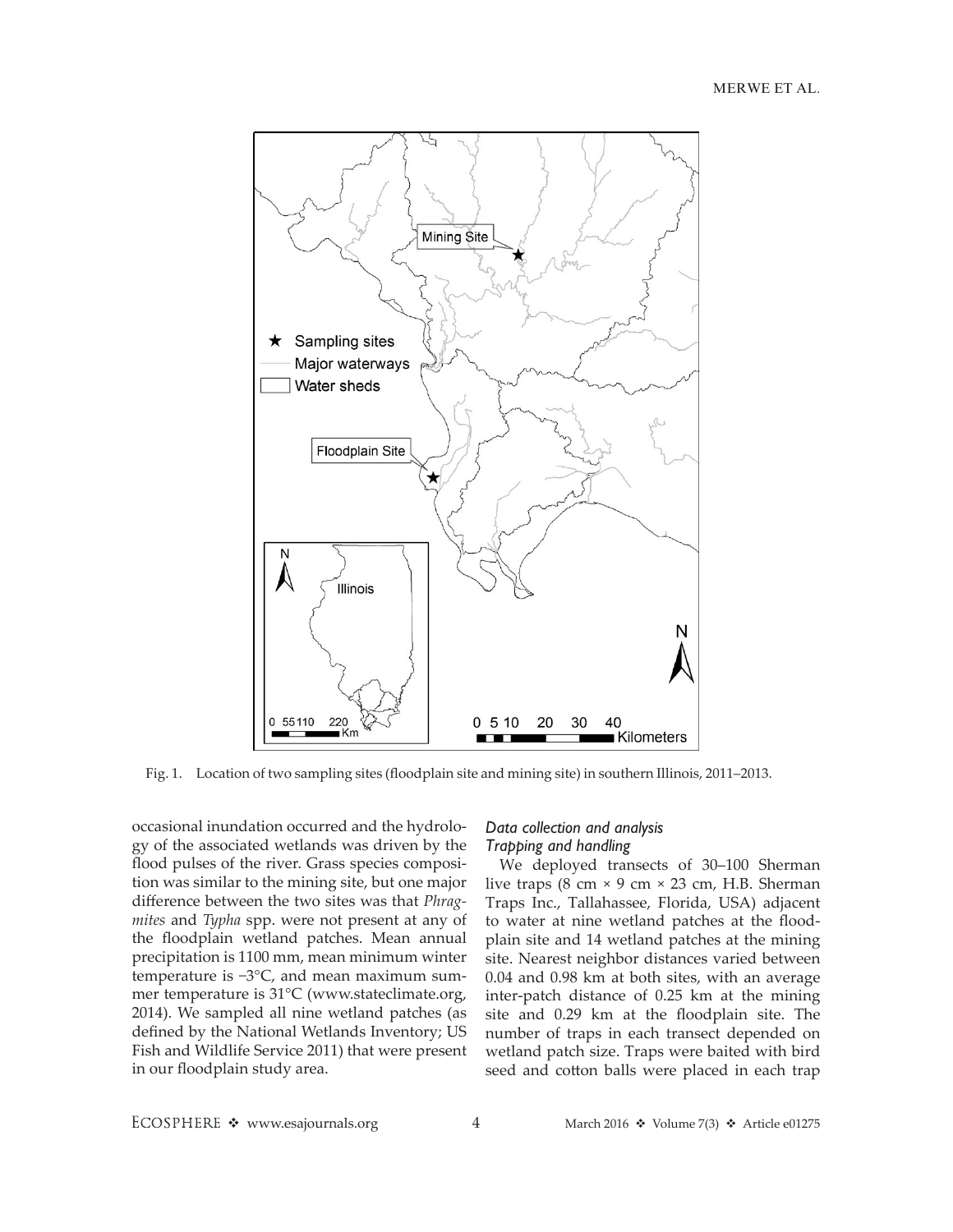during cold nights to provide nesting material. Traps were deployed for 3–4 consecutive nights at each wetland patch every 8 weeks during March–November 2011–2013, for a total of four trapping sessions per year (spring [mid-March to mid-May], early summer [mid-May to mid-July], late summer [mid-July to mid-September], and fall [mid-September to mid-November]). Due to logistical constraints, the mining site only had two trapping sessions during 2011 (late summer and fall). Unlike round-tailed muskrats that build noticeable lodges indicative of presence (Schooley and Branch 2009), rice rats on our sites did not build structures that are easy to detect visually.

Captured rice rats were anesthetized with Isoflurane to reduce stress on the animals during handling. Each animal was marked using passive integrated transponder (PIT) tags (Biomark, Boise, Idaho, USA) in the interscapular region. All individuals were scanned for PIT tag number, weighed, measured (as an estimate of age; Negus et al. 1961), fur-clipped, sexed, and released at the capture site. This work was done in accordance with stipulations set forth by the SIUC Institutional Animal Care and Use Committee (IACUC; Protocol 10-009).

#### *Habitat and survey covariates*

We measured landscape covariates to model occupancy probability. Using the 2006 National land cover layer in ArcMap 10.2 (ESRI, Redlands, California, USA), we calculated percentage of land cover (upland grass, agriculture, upland forest, emergent wetland vegetation, and developed area) contained within a 100-m buffer surrounding each patch by counting the number of 30- × 30-m pixels for each cover type present. This buffer distance is the approximate radius of circle of 3.5 ha, which is the estimate of home-range size (kernel estimator) for rice rats provided by Cooney et al. (2015*b*) for the mining site. In addition to the land cover variables, we included the area encompassed within the 100-m buffer around each patch to provide a surrogate for patch size of the wetland. Using aerial photos, we also calculated the distance to the nearest wetland (from water edge to water edge). To account for variation in hydrology among patches, each patch was ranked from most ephemeral (1) to most permanent (4). These ranks were based on observations made over a 3-yr period for each wetland patch. Finally, because rice rats occupy habitat that is dominated by dense emergent herbaceous vegetation such as common reed (*Phragmites australis*; Eubanks et al. 2011), cattails (*Typha* spp; Hofmann et al. 1990), and salt marsh grass (*Spartina alterniflora*; Hamilton 1946), we classified each patch based on the presence of *Phragmites* (none, 25%, 50%, and completely) and ranked each patch for the presence or absence of all other emergent macrophytes (excluding *Phragmites*).

Temporal covariates used as predictors in modeling colonization and extinction rates included year (2011, 2012, and 2013), session (spring, early summer, late summer, and fall), previous rainfall (short- and long-term), and Mississippi River stage. Because of temporal and spatial variation in size and depth of the wetland patches (depths ranging from 10 cm to 1.5 m), a small change in depth could have great effect on a shallow patch but little effect on a deeper patch. Therefore, we did not use water depth as a covariate. Instead, we used rainfall as a proxy for water depth, calculating total rainfall over 1 week, 3 weeks, 1 month, and 3 months before each trapping session [\(http://www.wunderground.com/history](http://www.wunderground.com/history)). Finally, we calculated the weekly average stage of the Mississippi River at Cape Girardeau directly adjacent to the floodplain site ([http://www.](http://www.waterwatch.usgs.gov) [waterwatch.usgs.gov](http://www.waterwatch.usgs.gov)).

#### *Analysis*

We used the occupancy modeling package "unmarked" (Fiske and Chandler 2011) in program R version 2.15.2 (R Development Core Team 2014), which accounts for imperfect detection (*p*), to develop dynamic occupancy models (MacKenzie et al. 2003). The purpose of this modeling was to assess if initial occupancy (Ψ) was influenced by patch-specific covariates and to assess how environmental factors influenced colonization  $(\gamma)$  and extinction (ε) probabilities. Each patch was classified based on whether rice rats were detected or not for each secondary sampling period (3–4 consecutive nights per trapping session) during each primary sampling period (4 trapping sessions/ year).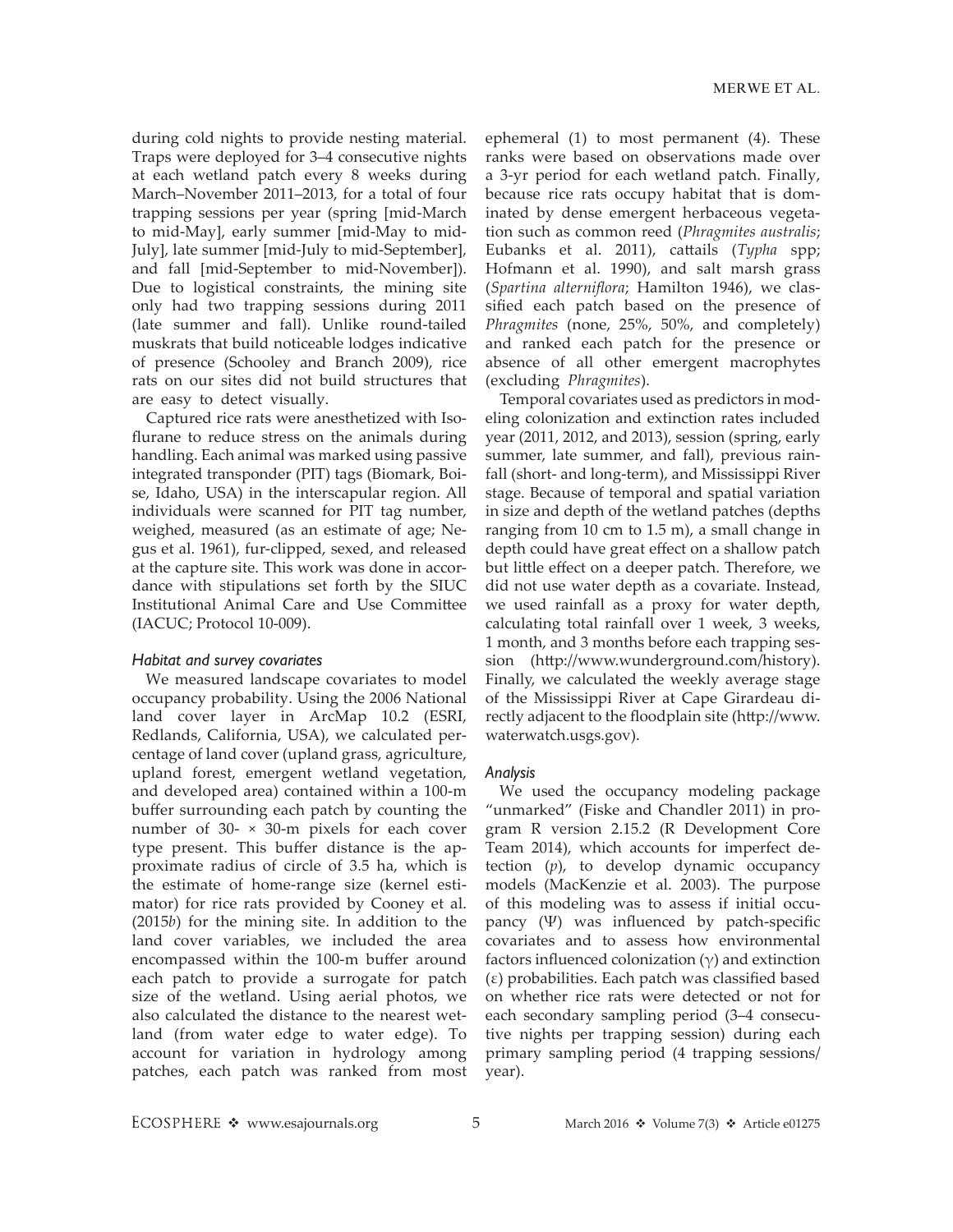|      |            |                 |                             |         | Capture success               |     |  |
|------|------------|-----------------|-----------------------------|---------|-------------------------------|-----|--|
| Year | Site       | No. trap nights | No. individual rice<br>rats | % Males | Rice rats/1000 trap<br>nights | SE  |  |
| 2011 | Floodplain | 6477            | 26                          | 53      | 4.0                           | 3.3 |  |
|      | Mining     | 3661            | 26                          | 64      | 7.1                           | 7.5 |  |
| 2012 | Floodplain | 11 101          | 363                         | 65      | 32.7                          | 8.6 |  |
|      | Mining     | 9865            | 120                         | 50      | 12.2                          | 5.3 |  |
| 2013 | Floodplain | 10 343          | 396                         | 64      | 38.3                          | 7.4 |  |
|      | Mining     | 10 343          | 47                          | 67      | 4.5                           | 5.3 |  |

Table 1. Summary statistics for rice rats captured during each year of trapping (2011–2013) at two sites in southern Illinois.

We started the modeling process by finding the model that best described detection probability (*p*), by holding Ψ, γ, and ε constant. Potential effects on detection included minimum daily temperature and total daily rainfall (because cold or wet weather could influence whether an animal is moving around or not), as well as the amount of effort (number of traps set and available per night). We used Akaike's Information Criterion (AIC) to compare and rank candidate models (Anderson 2008), and used the most-supported model for detection as the basis for modeling initial occupancy, colonization and extinction. We created a set of 17 initial occupancy models. This model set consisted of single covariate models, additive and interactive models including dominant land cover types, patch size, nearest neighbor distances, presence of emergent vegetation, and ephemerality as covariates. The most-supported occupancy model was the basis for comparing 13 colonization and 13 extinction models using temporal covariates (session, year, rainfall, and river level). To investigate whether occupancy and turnover differed between the two wetland complexes, we included site as a factor in model sets for initial occupancy, colonization, and extinction. Covariates were tested for collinearity. If any covariates were found to be highly correlated (|*r*| > 0.6), one was dropped from the analyses.

We also developed a set of linear regression models to test whether trap success [rice rats captured/1000 trap nights (as a measure of relative abundance; Kelt 1996)] varied by site or year, or an interaction between site and year. These models also were assessed by using the model with the lowest AIC as the model that best described the data.

### RESULTS

#### *Site overview*

We captured 785 individual rice rats in 27 921 trap nights (28.1 rice rats/1000 trap nights) on the floodplain during 12 trapping sessions at nine wetland patches. At the mining site, we captured 193 individual rice rats in 23 869 trap nights (8.1 rice rats/1000 trap nights) during 10 trapping sessions at 14 wetland patches. At both sites, males composed >50% of captured individuals (Table 1; Fig. 2). Both complexes experienced flood conditions in 2011 and severe drought in 2012, as did much of the Midwestern United States (Fig. 3). Rainfall was highest in 2011 at both sites, which together with snow melt in northern parts of the country led to flooding of the Mississippi River at Cape Girardeau and coupled inundation of the floodplain site. At least four wetland patches at each site dried up completely in 2012. The last year of trapping (2013) started with above-average rainfall, but ended with below-average (neardrought) conditions (Fig. 3). Over the 3-yr period we detected rice rats in 13 of 14 patches at the mining site and in all nine patches at the floodplain site. Recapture success was low at both sites. At the mining site, 18 rats were recaptured a second time in a different trapping sessions; whereas at the floodplain only eight rice rats were recaptured in a second session. The model that best described trap success (rice rats/1000 trap nights) included an interaction between year and site (Table 2). Trap success was similar at both sites in 2011, but success was greater at the floodplain than at the mining site during 2012 and 2013 (Table 1).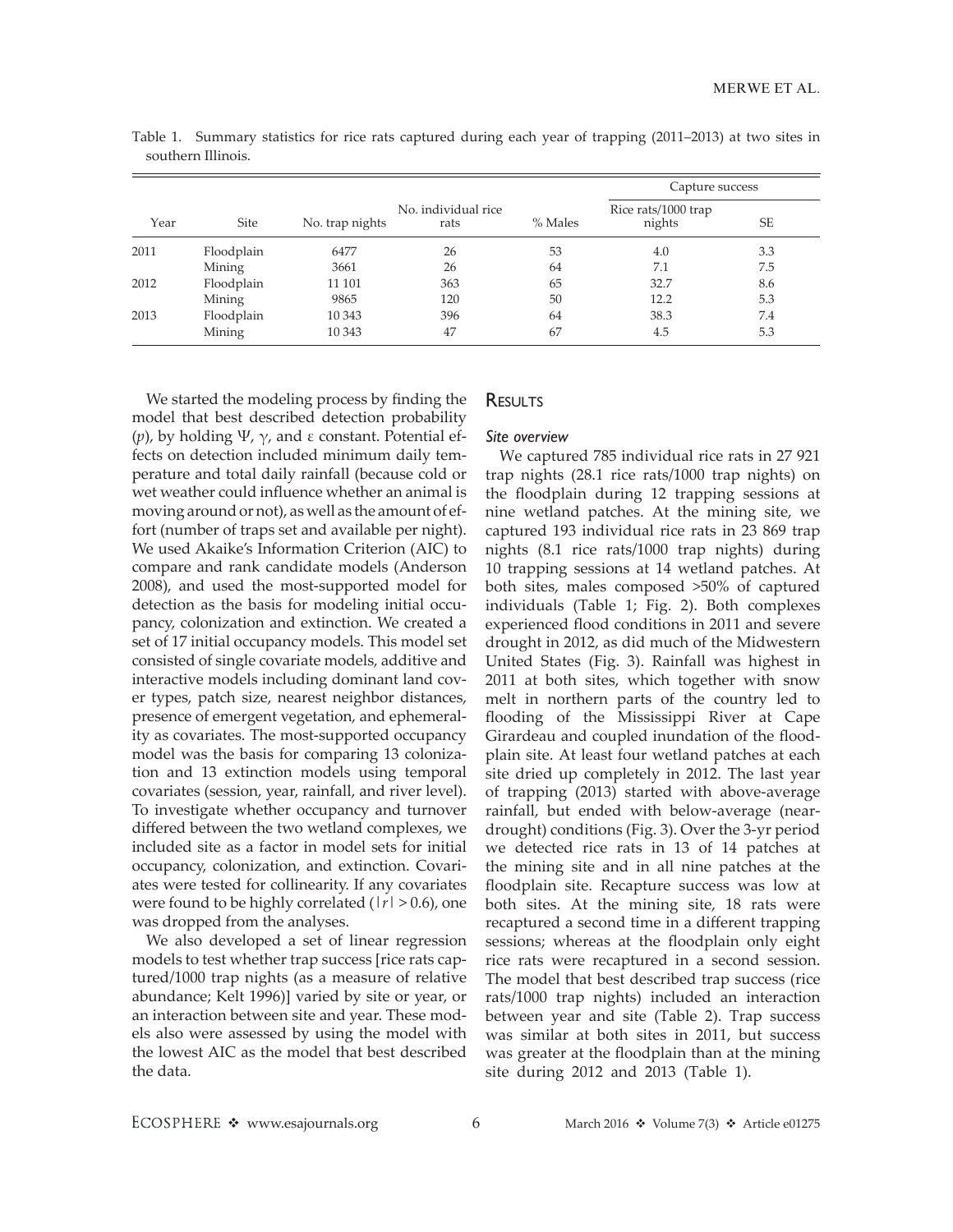

Fig. 2. Total number of novel captures (bars) by season and naïve occupancy (lines) at floodplain and mining sites during 3 yr of sampling in southern Illinois. Each year had four trapping sessions 8 weeks apart: one trapping session in spring, one early summer session (es), one late summer session (ls) and, one session in fall.



Fig. 3. Graph of total precipitation for the 3-month period preceding each trapping session (left *y*-axis) and stage of Mississippi River at Cape Girardeau, Missouri (right *y*-axis) by trapping date, 2011–2013. The broken line (right *y*-axis) shows the average monthly river level for the Mississippi River over the past 7 yr.

#### *Occupancy and seasonal turnover*

The most supported model of detection probability was the null model, which indicates no compelling evidence that rain, temperature, or trapping effort influenced the detectability of rice rats at either site (Table 3). Initial occupancy was best predicted by the total area within a 100-m buffer surrounding the wetland patch, a measure of patch size ( $β<sub>buffer area</sub> = 0.95$ , SE = 0.49; Table 4); site was not included in the most-supported model. Although wide confidence intervals weaken predictions, our top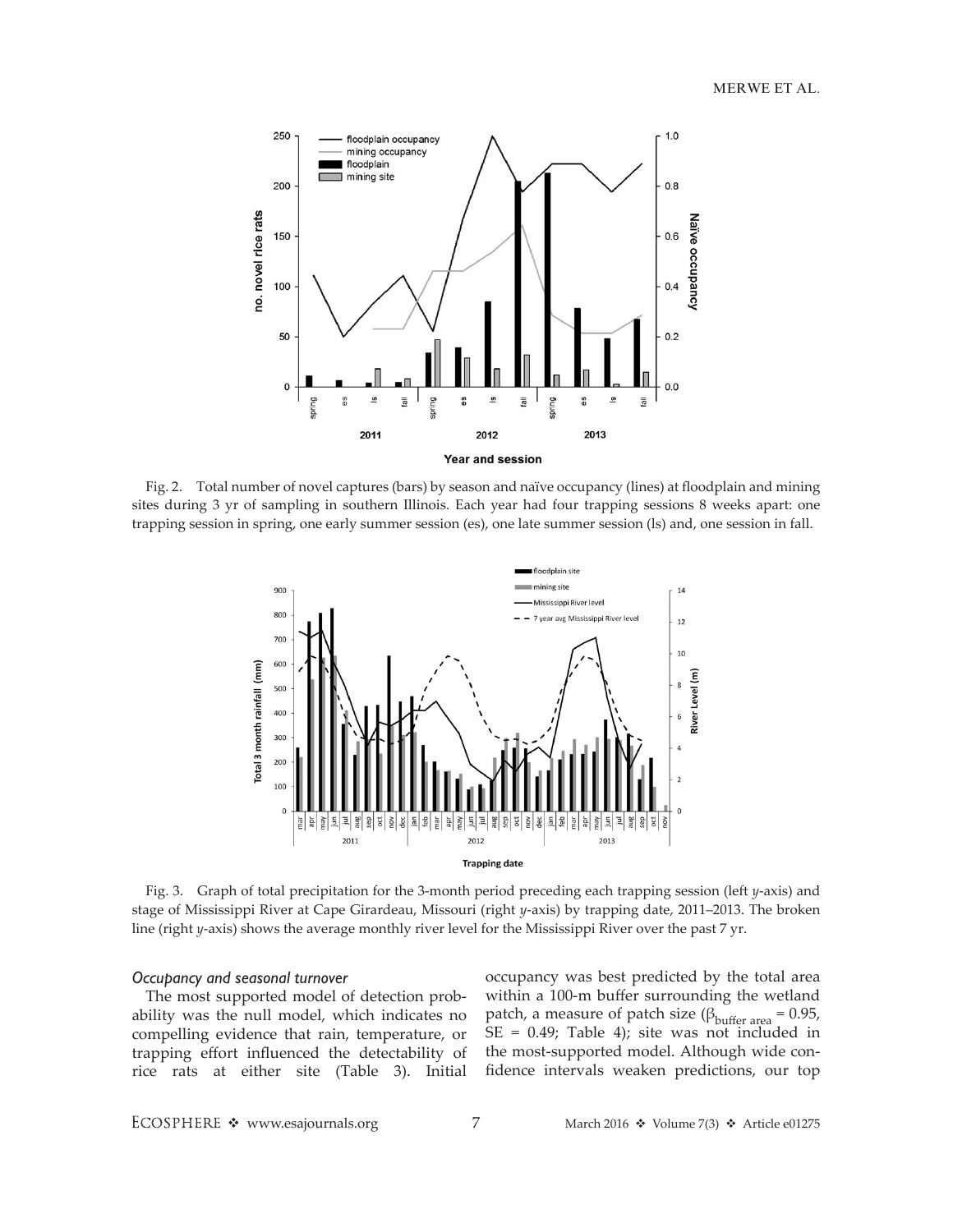Table 2. Ranking of models describing trap success, based on the lowest Akaike's Information Criterion number (∆ AIC) at the floodplain and mining sites in southern Illinois over 3 yr (2011–2013) with the number of parameters (K).

| Model rank | Covariates  | $\triangle$ AIC |   |
|------------|-------------|-----------------|---|
|            | Year*Site   | 0.00            |   |
|            | <b>Site</b> | 27              |   |
| 3          | Year + Site | 5.93            | З |
|            | <b>NULL</b> | 10.58           |   |
| 5          | Year        | 12.10           |   |

Table 3. Top five detection (p) models for rice rats at two wetland sites in southern Illinois (2011–2013), based on the lowest Akaike's Information Criterion number (∆ AIC).

| Model<br>rank | Covariates                                                               | $\wedge$ AIC | К | W    | LL.       |
|---------------|--------------------------------------------------------------------------|--------------|---|------|-----------|
| 1             | NULL                                                                     | 0.00         | 7 | 0.98 | $-342.10$ |
| 2             | $\Psi(.)$ , $\gamma$ (.), $\varepsilon(.)$ ,<br>$p$ (effort)             | 7.83         | 5 | 0.02 | $-348.01$ |
| З             | $\Psi(.)$ , $\gamma$ (.), $\varepsilon(.)$ ,<br>$p(\text{rain})$         | 42.38        | 5 | 0.00 | $-365.29$ |
| 4             | $\Psi(.)$ , $\gamma$ (.), $\varepsilon(.)$ ,<br>$p(\text{site})$         | 62.37        | 4 | 0.00 | $-376.28$ |
| 5             | $\Psi(.)$ , $\gamma$ (.), $\varepsilon(.)$ ,<br>$p(\text{site*}$ effort) | 63.61        | 5 | 0.00 | $-375.90$ |

*Note:* Detection covariates included site (floodplain or mining), effort (the number of traps per night), daily minimum temperature, and daily total rainfall. Occupancy (Ψ), colonization  $(\gamma)$ , extinction  $(\varepsilon)$  estimates were held constant. K = number of estimable parameters. LL is the log likelihood, w is the AIC weight.

model indicated that occupancy probability increased above 0.5 when area inside the 100-m buffer exceeded 5 ha. Except for spring 2012, naïve occupancy at the floodplain site was always greater than at the mining site (Figs. 4 and 5).

There were 12 apparent colonization events and nine apparent extinction events at the floodplain, whereas colonization balanced extinctions at the mining site (17 and 16 events, respectively). The best model of colonization probability  $(\gamma)$  included a site\*year interaction and a negative relationship with total rainfall 3 weeks before trapping (Table 5; Fig. 6). After accounting for rainfall, colonization probabilities increased from 2011 ( $\beta_{2011} = -1.08$ , SE = 0.77) to 2013 (β<sub>2013</sub> = 2.50, SE = 1.60) in the floodplain, whereas they were low in 2011 (β<sub>2011</sub> = −0.85,

Table 4. Top five occupancy models  $(\Psi)$  for rice rats at two wetland sites in southern Illinois (2011–2013), based on the lowest Akaike's Information Criterion number (∆ AIC), after accounting for detection from the best detection model; Colonization  $(\gamma)$ , extinction (ε) estimates were held constant.

| Model<br>rank | Covariates                                                         | A AIC | K | w    | LL.       |
|---------------|--------------------------------------------------------------------|-------|---|------|-----------|
| 1             | <i>V</i> (buffer area),<br>$\gamma$ (.), $\varepsilon$ (.), $p(.)$ | 0.00  | 5 | 0.37 | $-371.45$ |
| $\mathcal{P}$ | $\Psi(\text{site})$ , $\gamma$ (.),<br>$\varepsilon(.)$ , $p(.)$   | 6.68  | 5 | 0.03 | $-374.80$ |
| 3             | $\Psi$ (%wetland), $\gamma$<br>$(.)$ , $\varepsilon(.)$ , $p(.)$   | 894   | 5 | 0.01 | $-375.92$ |
| 4             | $\Psi$ (%grass*site),<br>$\gamma$ (.), $\varepsilon$ (.), $p(.)$   | 897   | 7 | 0.01 | $-373.94$ |
| 5             | $\Psi$ (%crop), $\gamma$ (.),<br>$\varepsilon(.)$ , $p(.)$         | 9 1 7 | 5 | 0.01 | $-376.04$ |

*Note:* K = number of estimable parameters, LL is the log likelihood, w is the AIC weight.

SE = 0.62) and 2013 ( $\beta_{2013}$  = -2.05, SE = 0.90) at the mining site.

The probability of an occupied patch going extinct was positively related to the total 3-month rain prior to trapping (Table 6) but showed a steeper trend at the floodplain site (Fig. 7). Extinction probability at the mining site was lower when 3-month precipitation was <300 mm and increased gradually with increasing rainfall, whereas extinction probability at the floodplain site increased rapidly once 3-month rainfall exceeded 300 mm.

#### **D**iscussion

Extremes in precipitation during the 3-yr study allowed for deeper insight into the mechanisms of metapopulation dynamics than we might have observed with conditions closer to normal. Contrary to our expectation, we did not see lower occupancy or turnover (i.e., overall colonization and extinction rates) of rice rats at patches in our site with more stable hydrology. However, we found differences in turnover patterns between the two sites, with particularly variable extinction rates at the floodplain site. Dynamic occupancy modeling provided evidence that metapopulations at the mining site follow a classic metapopulation model (Hanski 1999) where suitable patches are colonized and populations go extinct at a steady rate. In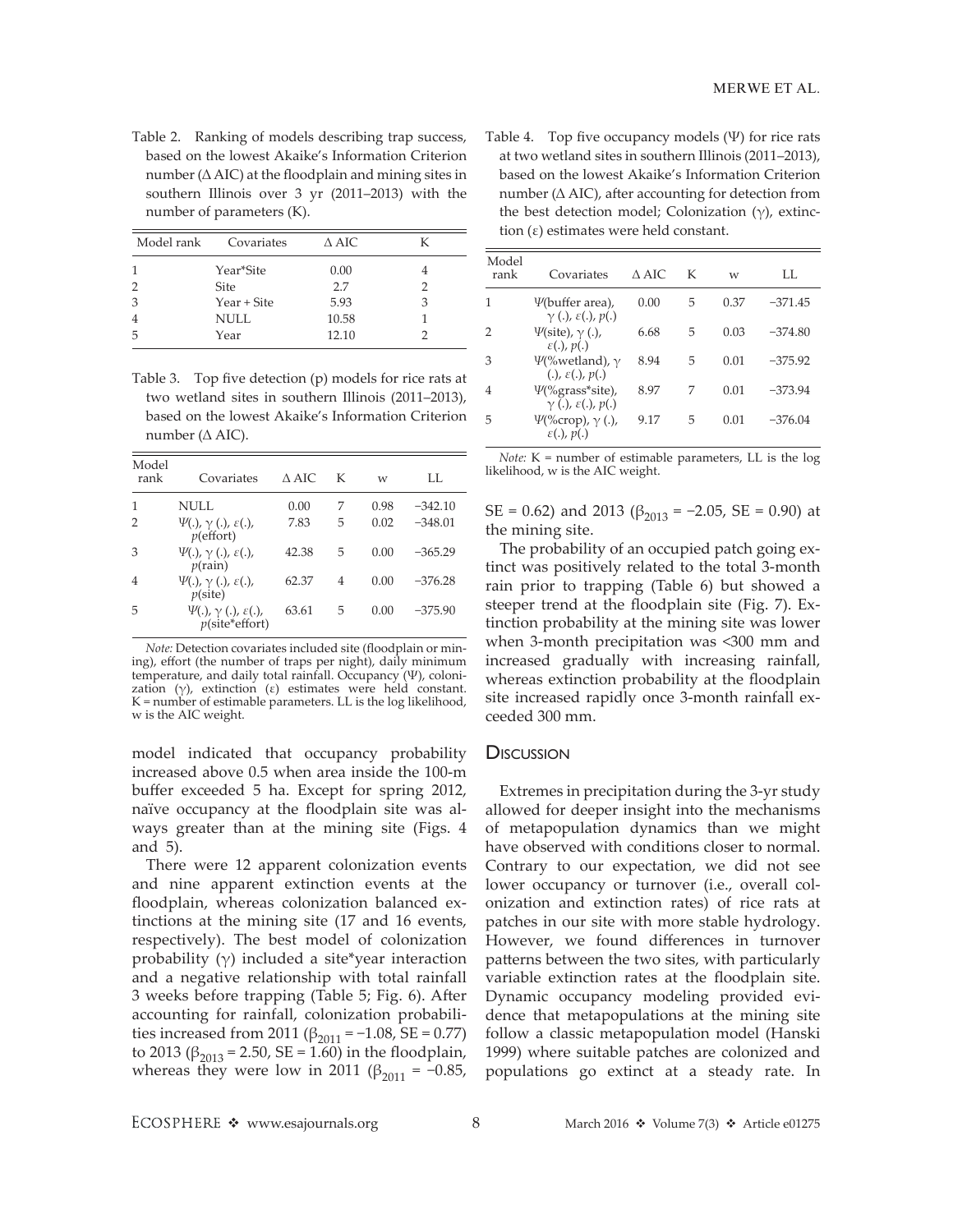

Fig. 4. Naïve occupancy for each year (2011–2013) indicated by the number of sessions per year that rice rats (*Oryzomys palustris*) were captured at a wetland patch at the floodplain site in Alexander County, Illinois. Because of flooding in 2011, most patches were trapped for a maximum of three seasons.



Fig. 5. Naïve occupancy for each year (2011–2013) indicated by the number of sessions per year that rice rats (*Oryzomys palustris*) were captured at a wetland patch at the mining site, Jackson County, Illinois. During 2011, patches at the mining site were only trapped for a maximum of two seasons. Incomplete data indicate patches that were not trapped for any of the seasons during a particular year.

contrast, metapopulation behavior at the floodplain was suggestive of a habitat-tracking dynamic, with populations colonizing suitable patches as they become available and retreat as flooding or drought occurs (Thomas 1994).

Initial occupancy of patches by rice rats in our study was more related to patch size than to composition of the matrix (i.e., none of the measured landscape variables appeared to affect occupancy), despite the important role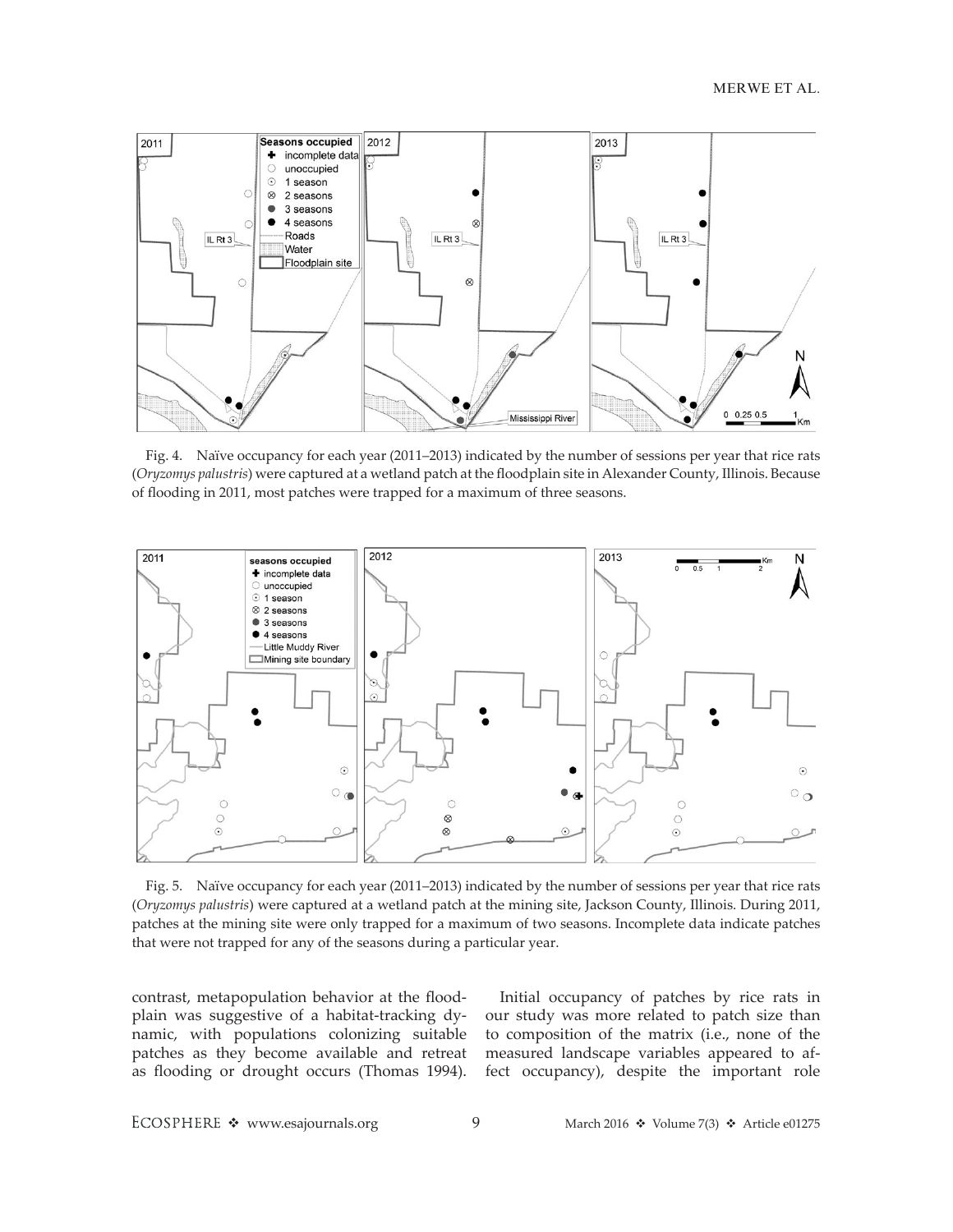matrix characteristics play in animal dispersal (Baum et al. 2004, Haynes and Cronin 2004). Increased occupancy with increased patch size is a common observation (Van Dorp and Opdam 1987, Day and Possingham 1995, Roy Nielsen et al. 2008, Schooley and Branch 2009, Cosentino et al. 2010, Cotner and Schooley 2011), as larger patches can support greater absolute population

Table 5. Top five colonization  $(\gamma)$  models, using the best model from detection (NULL) and occupancy (buffer-area), at the floodplain and mining sites in southern Illinois over 3 yr (2011–2013); extinction estimates  $(\varepsilon)$  were held constant in this step.

| Model<br>rank | Covariates                                                                                         | $\wedge$ AIC | K  | W    | LL.             |
|---------------|----------------------------------------------------------------------------------------------------|--------------|----|------|-----------------|
|               | $\Psi$ (buffer area), $\gamma$<br>(site $\times$ year + 3-week<br>rain), $\varepsilon(.)$ , $p(.)$ | 0.00         | 11 |      | $0.61 - 356.17$ |
| 2             | $\Psi$ (buffer area), $\gamma$<br>(site*year), $\varepsilon(.)$ , $p(.)$                           | 1.44         | 10 |      | $0.30 -357.89$  |
| З             | $\Psi$ (buffer area), $\nu$ (site),<br>$\varepsilon(.)$ , $p(.)$                                   | 5.17         | 7  |      | $0.05 -362.75$  |
| 4             | $\Psi$ (buffer area), $\gamma$<br>(site + year), $\varepsilon(.)$ , $p(.)$                         | 5.70         | 8  |      | $0.04 -369.02$  |
| 5             | $\Psi$ (buffer area), $\gamma$<br>$(3$ -week<br>rain + site), $\varepsilon(.)$ , $p(.)$            | 9.21         | 7  | 0.00 | $-364.77$       |

*Note:* K = number of estimable parameters, LL is the log likelihood, w is the AIC weight.

sizes that are less susceptible to stochastic extinction. Rice rats are specialists of wetland habitats (Wolfe 1982, Loxterman et al. 1998), so increases in the size of wetland patches and consequently resources should have a positive effect on rice rat abundance and occurrence.

Habitat quality often has a stronger independent effect on occupancy than habitat area (Fleishman et al. 2002), and recent work with mammals in wetland environments has strengthened inference about this conclusion (Schooley and Branch 2009, Glorvigen et al. 2013). Fluctuating hydrology leads to temporal resource pulses (Holt 2008), which in turn can affect population sizes and colonization dynamics. The flood-pulse concept (Junk et al. 1989) suggests that floodplain wetlands are more productive and have greater species diversity than river channels or man-made impoundments, mainly because of associated nutrient inputs from the flood pulses of the river. On this basis, we expected that floodplain habitat should provide higher quality for a wetland species such as the rice rat. Although we could not effectively quantitate habitat quality, we speculate that higher relative abundance observed at the dynamic floodplain site in the last 2 yr reflected differences in habitat quality between the two wetland complexes. For roundtailed muskrats, habitat quality was predicted



Fig. 6. Estimated probability of a patch being colonized by rice rats (*Oryzomys palustris*) based on the total rainfall recorded for 3 weeks prior to trapping at two wetland complexes in southern Illinois over a 3-yr period (2011–2013).

ECOSPHERE  $\div$  www.esajournals.org 10 March 2016  $\div$  Volume 7(3)  $\div$  Article e01275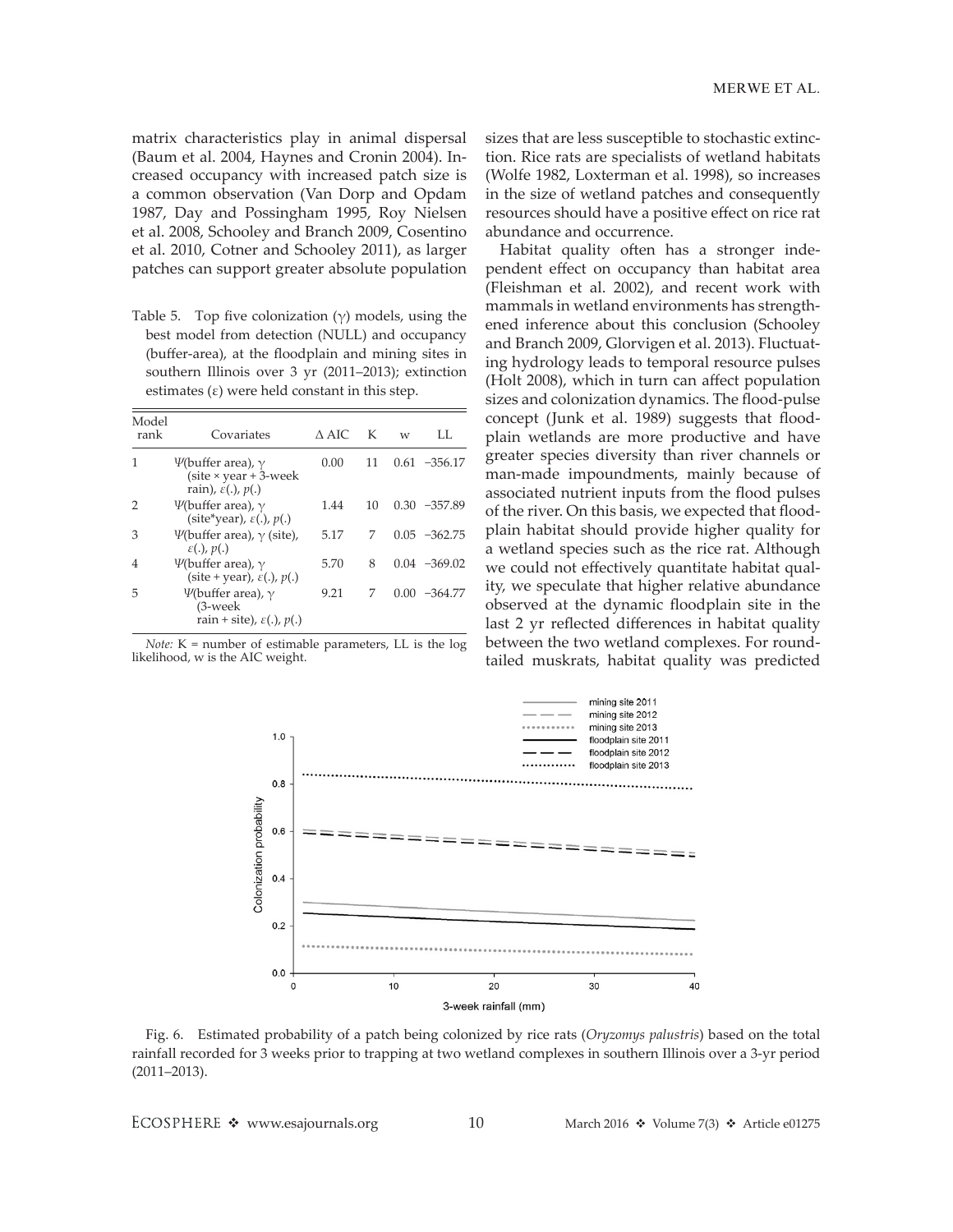by percent cover of a preferred food and nesting material (Schooley and Branch 2009); in root voles (*Micotus oeconomus*), habitat quality was best assessed by percent cover of food-producing shrubs on each patch (Glorvigen et al. 2013). Our

Table 6. Top five models (lowest ∆ AIC) describing initial occupancy (Ψ), colonization (γ), extinction (ε) and detection (p) at the floodplain and mining sites in southern Illinois over 3 yr (2011–2013) with the number of parameters (K), w as the AIC weights, and LL the log likelihood.

| Model<br>rank | Covariates                                                                                                       | A AIC K w |  | LL.                      |
|---------------|------------------------------------------------------------------------------------------------------------------|-----------|--|--------------------------|
| 1             | $\Psi$ (buffer area),<br>$\gamma$ (Site*Year + 3-week<br>rain), $\varepsilon$ (Site*3-month<br>rain), $p(.)$     | 0.00      |  | 14 0.53 -347.73          |
| 2             | <i>V</i> (buffer area),<br>$\gamma$ (Site*Year + 3-week<br>rain), $\varepsilon$ (Site + 3-month<br>rain), $p(.)$ | 0.60      |  | $13 \quad 0.39 - 349.03$ |
| З             | <i>V</i> (buffer area),<br>$\gamma$ (Site*Year + 3-week<br>rain), ε(year*3-month<br>rain), $p(.)$                | 5.53      |  | $16 \quad 0.03 - 348.49$ |
| 4             | <i>V</i> (buffer area),<br>$\gamma$ (Site*Year + 3-week<br>rain), $\varepsilon(1$ week rain),<br>p(.)            | 5 71      |  | $12$ 0.03 $-352.58$      |
| 5             | $\Psi$ (buffer area),<br>$\gamma$ (Site*Year + 3-week<br>rain), $\varepsilon$ (Season), $p(.)$                   | 8.69      |  | $12$ 0.01 $-354.07$      |

cover index of emergent macrophytes was not a useful covariate for any measure of occupancy dynamics. We posit that measuring food abundance would improve occupancy modeling, although the catholic diet of marsh rice rats (Wolfe 1982, Kruchek 2004) handicaps this assessment.

Colonization and extinction dynamics of rice rats at the floodplain sites were consistent with a habitat-tracking metapopulation (Thomas 1994). Thomas (1994) argued that occupancy tracks habitat suitability in many metapopulations, with extinctions following shifts to unsuitable conditions and colonizations trailing the return of suitable habitat within the dispersal range of remnant populations. For metapopulations in wetland habitats, extinction rates are often influenced directly by wetland hydroperiod. For example, high precipitation over the long-term coupled to high water levels can lead to local extinctions when patches flood and animals either drown or are forced to leave (Glorvigen et al. 2013). Colonization probability also can decrease if the matrix becomes too wet for rice rats to disperse successfully. At the floodplain site in 2011, deep (up to 2 m) inundation occurred for several months and multiple rice rat populations went extinct. As the site dried and dense vegetation returned to the site, the colonization rate increased in 2012–2013. During the same period at the mining site, only brief periods of flash flooding occurred, mainly due to more variable topography and greater



Fig. 7. Estimated probability (±95% CI) of a patch going extinct, given that it was occupied, based on the total rainfall 3 months prior to trapping at the floodplain and mining wetland complexes in southern Illinois, 2011– 2013.

ECOSPHERE  $\triangleleft$  www.esajournals.org 11 March 2016  $\triangleleft$  Volume 7(3)  $\triangleleft$  Article e01275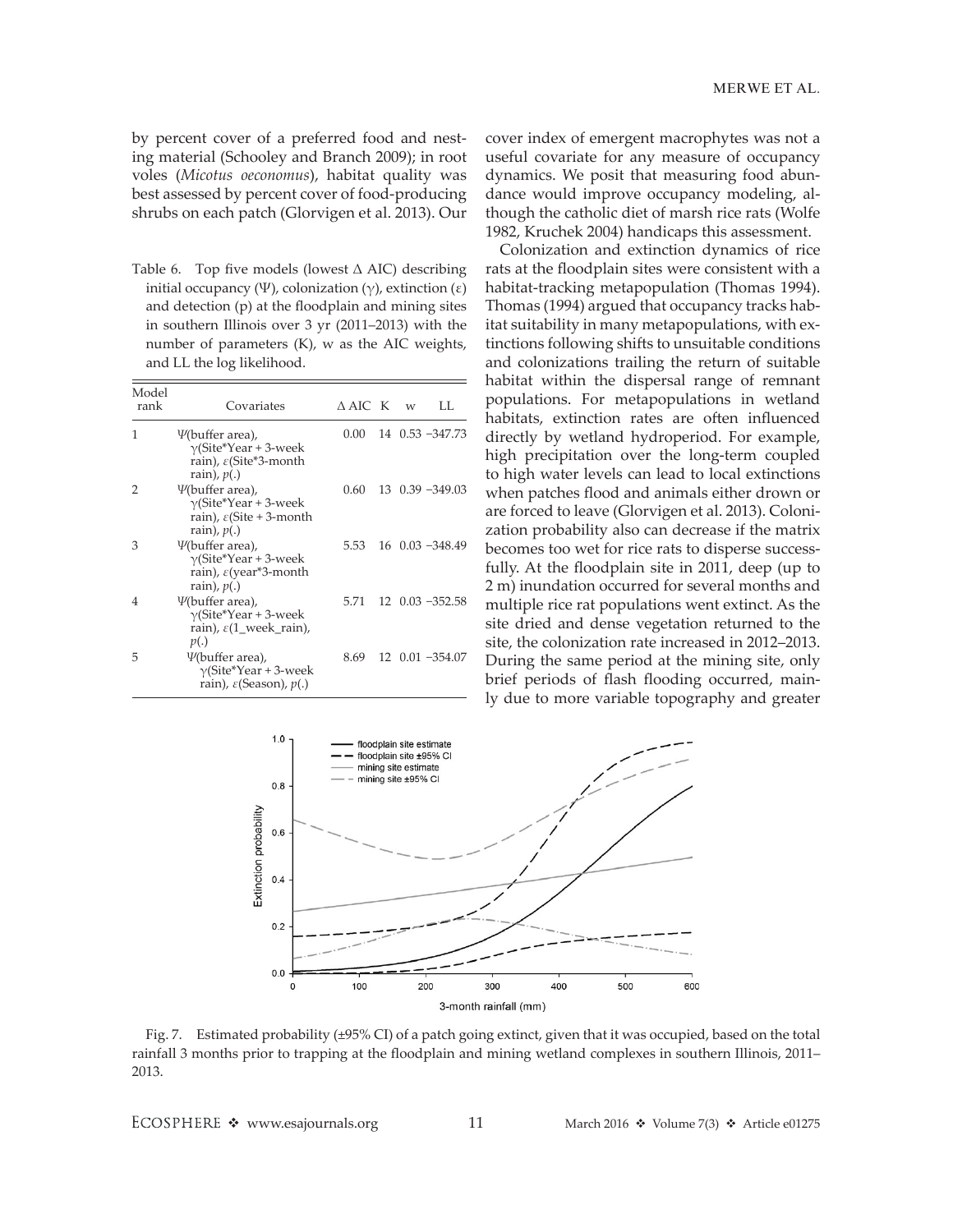distance from a major river. The only previous work studying responses of rice rats to long-term (6 months) inundation documented persistence of a rice rat population on a single trapping grid (Abuzeineh et al. 2007). However, inundation at this site was only 12–18 cm. Rice rats in Everglades tree islands were restricted to upland hammocks during the wet season, when the matrix was flooded (Smith and Vrieze 1979). Overall, metapopulation dynamics at the floodplain site supported Thomas's (1994) assertion that extinction is sometimes the results of the environment becoming unsuitable and remaining unsuitable for a long period after extinction, hence not providing available patches for recolonization.

Contrary to our expectations, hydrology of the Mississippi River (river levels) did not appear to affect extinction and colonization rates. We assumed that the floodplain site would be more influenced by regional weather (precipitation upstream and elsewhere in the river basin that affects river levels; Kunkel et al. 1994) than the mining site. Yet, the apparent effects of river hydrology on turnover rates were inconsistent. A combination of high regional rainfall and snowmelt in 2011 led to flooding of the Mississippi River and the aforementioned deepwater (up to 2 m) trapped on the east side of the levee at the floodplain site for months. Consequently, extinction rates were high at the floodplain site. High rainfall in upstream regions in 2013 again led to high river levels, but river hydrology was decoupled from the floodplain site because the levee and low local rainfall conditions kept the floodplain site dry. Hence, extinction rates were more closely linked to local rainfall, which served to be a better indicator of water dynamics in the matrix and at each site.

Dynamics of the mining site metapopulation were more indicative of a classic metapopulation (Hanski 1999). Metapopulations characterized by low patch occupancy and low population density in occupied patches will be less resilient to disturbances (Opdam and Wascher 2004). Our findings were consistent with this prediction at the mining site, where rice rat abundance and occupancy were low before the severe drought, and these numbers declined even further postdrought in 2013. In addition, modeled extinction rates for the mining site were higher than at the floodplain site when 3-month rainfall was <400 mm, which occurs >70% of the time in the region (Fig. 3). These findings are interesting because there was more permanent water at the mining site than on the floodplain. We had expected rice rats at the mining site to easily disperse to other wet patches when ephemeral water dried up (Cosentino et al. 2010). However, many of the water bodies at the mining site were surrounded by forest, grassland, or agriculture rather than by emergent wetland vegetation. As Eubanks et al. (2011) demonstrated, such upland vegetation types are unlikely to promote rice rat occurrence or dispersal (but see Cooney et al. 2015*a*). Therefore, disappearance of ephemeral wetland patches because of drought could have led to extinction of multiple local populations, and potentially reduced trap success and patch occupancy in 2013 at the mining site. At the floodplain site, however, the drought had less of an effect (perhaps because of the much higher relative abundance) on colonization. Similar to Fleishman et al. (2002), we show that there are systems in which turnover rates are not best predicted by area and isolation; for wetland systems, hydrology can be an important driver of metapopulation dynamics.

#### **ACKNOWLEDGMENTS**

Funding was provided by the Illinois Department of Natural Resources through Federal Project W-106-R. We also thank Bob Bluett, Cooperative Wildlife Research Laboratory, the Department of Zoology, and the Graduate School at Southern Illinois University Carbondale for their support. Robert L. Schooley provided helpful suggestions on the manuscript. We thank T. Ombrello-Riotto, A. Edmund, M. Maine and C. Williams for field assistance. The United States Fish and Wildlife Service, the United States Forest Service, the Illinois Department of Natural Resources provided access to properties. Without their cooperation, this project never could have been completed.

#### **LITERATURE CITED**

- Abuzeineh, A. A., R. D. Owen, N. E. McIntyre, C. W. Dick, R. E. Strauss, and T. Holsomback. 2007. Response of marsh rice rat (*Oryzomys palustris*) to inundation of habitat. The Southwestern Naturalist 52:75–78.
- Alford, R. A., and S. J. Richards. 1999. Global amphibian declines: a problem in applied ecology. Annual Review of Ecology and Systematics 30:133–165.

ECOSPHERE  $\triangleleft$  www.esajournals.org 12 March 2016  $\triangleleft$  Volume 7(3)  $\triangleleft$  Article e01275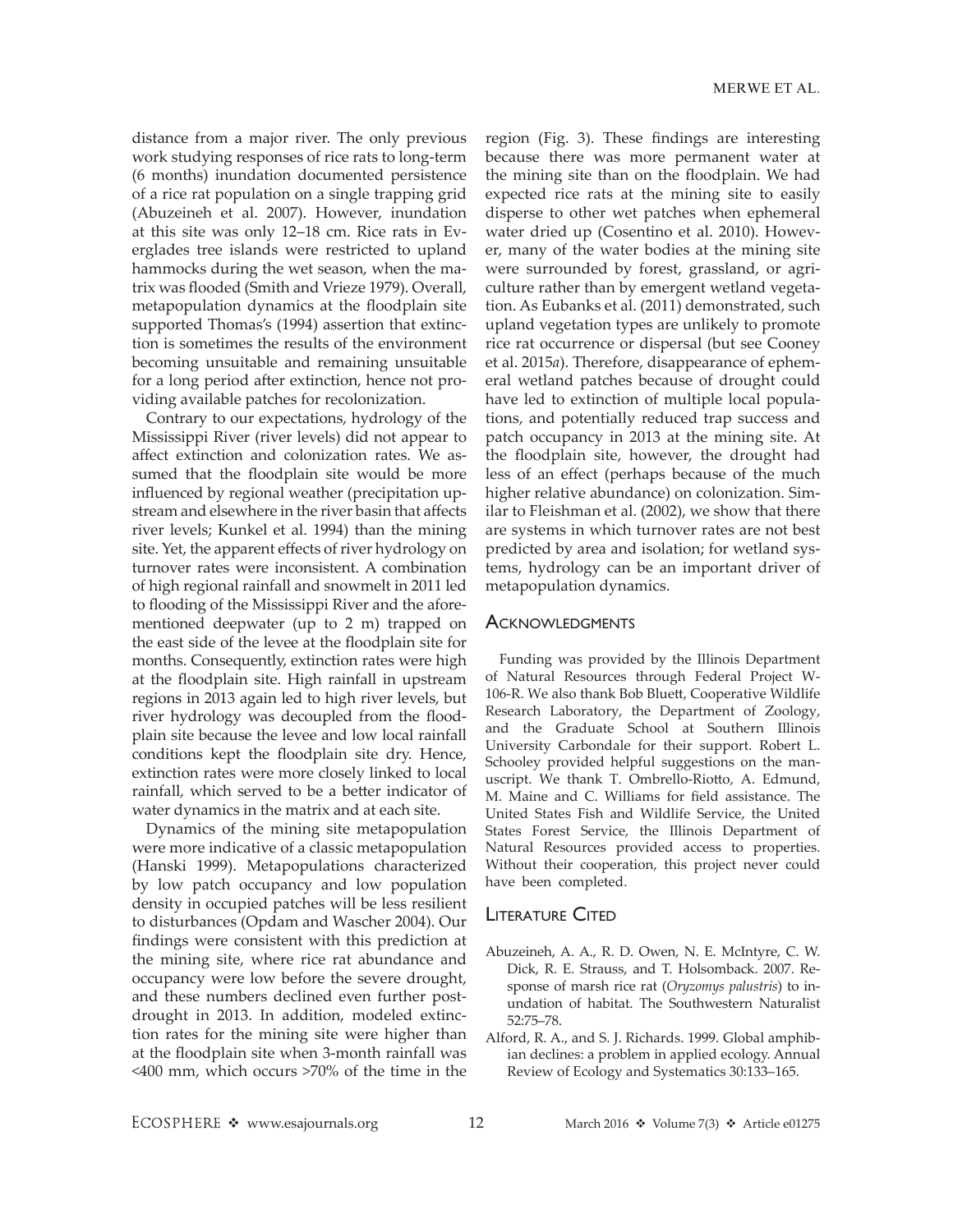- Anderson, D. R.. 2008. Model based inference in the life sciences: a primer on evidence. Springer Science + Business Media, LLC, New York, New York, USA.
- Batzer, D. P., and R. R. Sharitz. 2006. Ecology of freshwater and estuarine wetlands. Pages 1–6 *in* D. P. Batzer, and R. R. Sharitz, editors. Ecology of freshwater and estuarine wetlands. University of California Press, Berkeley, California, USA.
- Baum, K. A., K. J. Haynes, F. P. Dillemuth, and J. T. Cronin. 2004. The matrix enhances the effectiveness of corridors and stepping stones. Ecology 85:2671–2676.
- Benke, A. C. 2001. Importance of flood regime to invertebrate habitat in an unregulated river–floodplain ecosystem. Journal of the North American Benthological Society 20:225–240.
- Cooney, S. A., E. M. Schauber, and E. C. Hellgren. 2015a. Comparing permeability of matrix cover types for the marsh rice rat (*Oryzomys palustris*). Landscape Ecology 30:1307–1320.
- Cooney, S. A., E. M. Schauber, and E. C. Hellgren. 2015b. Ranging behavior of marsh rice rats in a southern Illinois wetland complex. Journal of Mammalogy 96:732–741.
- Cosentino, B. J., R. L. Schooley, and C. A. Phillips. 2010. Wetland hydrology, area, and isolation influence occupancy and spatial turnover of the painted turtle, *Chrysemys picta*. Landscape Ecology 25:1589–1600.
- Cotner, L. A., and R. L. Schooley. 2011. Habitat occupancy by riparian muskrats reveals tolerance to urbanization and invasive vegetation. The Journal of Wildlife Management 75:1637–1645.
- Day, J. R., and H. P. Possingham. 1995. A stochastic metapopulation model with variability in patch size and position. Theoretical Population Biology 48:333–360.
- Delahunt, K. 2011. Nesting ecology, survival, and home range of wild turkeys in an agricultural landscape. Thesis. Southern Illinois University, Carbondale, Illinois, USA.
- Eubanks, B. W., E. C. Hellgren, J. R. Nawrot, and R. D. Bluett. 2011. Habitat associations of the marsh rice rat (*Oryzomys palustris*) in freshwater wetlands of southern Illinois. Journal of Mammalogy 92:552–560.
- Fedriani, J. M., M. Delibes, P. Ferreras, and J. Román. 2002. Local and landscape habitat determinants of water vole distribution in a patchy Mediterranean environment. Écoscience 9:12–19.
- Fink, D. F., and W. J. Mitsch. 2007. Hydrology and nutrient biogeochemistry in a created river diversion oxbow wetland. Ecological Engineering 30:93–102.
- Fiske, I., and R. Chandler. 2011. unmarked: an R package for fitting hierarchical models of wildlife

occurrence and abundance. Journal of Statistical Software 43:1–23.

- Fleishman, E., C. Ray, P. Sjogren-Gulve, C. L. Boggs, and D. D. Murphy. 2002. Assessing the roles of patch quality, area, and isolation in predicting metapopulation dynamics. Conservation Biology 16:706–716.
- Fortuna, M. A., C. Gomez-Rodriguez, and J. Bascompte. 2006. Spatial network structure and amphibian persistence in stochastic environments. Proceedings of the Royal Society B: Biological Sciences 273:1429–1434.
- Forys, E. A., and R. D. Dueser. 1993. Inter-island movements of rice rats (*Oryzomys palustris*). American Midland Naturalist 130:408–412.
- Franken, R. J., and D. S. Hik. 2004. Influence of habitat quality, patch size and connectivity on colonization and extinction dynamics of collared pikas *Ochotona collaris*. Journal of Animal Ecology 73:889–896.
- Gibbs, J. P. 1993. Importanced of small wetlands for the persistence of local populations of wetlandassociated animals. Wetlands 13:25–31.
- Glorvigen, P., H. P. Andreassen, and R. A. Ims. 2013. Local and regional determinants of colonisationextinction dynamics of a riparian mainland-island root vole metapopulation. PLoS ONE 8:1–9.
- Gosselink, J., and E. Maltby. 1990. Wetland losses and gains. Pages 296–322 *in* M. Williams, editor. Wetlands: a threatened landscape. Basil Blackwell, Oxford, United Kingdom.
- Hamilton, W. J. 1946. Habits of the swamp rice rat, *Oryzomys palustris palustris* (Harlan). American Midland Naturalist 36:730–736.
- Hanski, I. 1998. Metapopulation dynamics. Nature 396:41–49.
- Hanski, I. 1999. Metapopulation ecology. Oxford University Press, New York, New York, USA.
- Haynes, K. J., and J. T. Cronin. 2004. Confounding of patch quality and matrix effects in herbivore movement studies. Landscape Ecology 19:119–124.
- Hofmann, J. E., E. Gardner, and M. J. Morris. 1990. Distribution, abundance, and habitat of the marsh rice rat (*Oryzomys palustris*) in southern Illinois. Transactions of the Illinois State Academy of Science 83:162–180.
- Holt, R. D. 2008. Theoretical perspectives on resource pulses. Ecology 89:671–681.
- Junk, W. J., and K. M. Wantzen. 2006. Flood pulsing, and the development and maintenance of biodiversity in floodplains. Pages 407–435 *in* D. Batzer, and R. Sharitz, editors. Ecology of freshwater and estuarine wetlands. University of California Press, Berkeley, California, USA.
- Junk, W. J., P. B. Bayley, and R. E. Sparks. 1989. The flood pulse concept in river-floodplain systems.